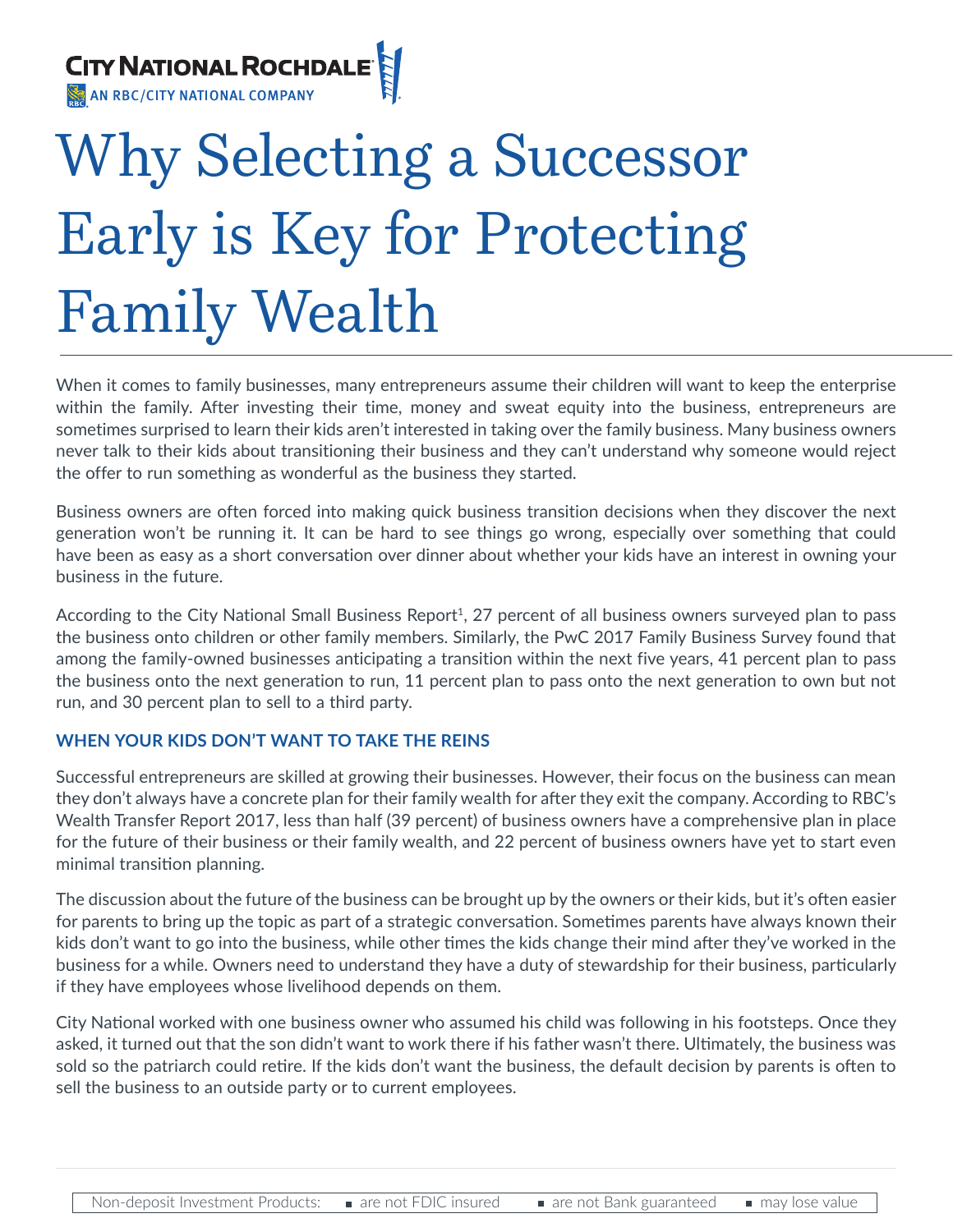### **PREPARING A BUSINESS FOR SALE**

Preparing a business for sale can take years of planning. Some businesses are so closely tied to the owners' intellectual or physical abilities that they cannot be sold. In other cases, when entrepreneurs who don't develop a succession plan pass away prematurely, the business tends to "wither on the vine."

Sometimes the company has to go on the auction block and the assets get sold for pennies on the dollar. Because most owners invest their money directly back into the business, many family businesses appear to be unprofitable. When transitioning from building the business to getting it ready for sale, it's important to focus on cash flow.

An advisor can help business owners begin separating their personal cash flow for retirement and address how to transition their business. Estate planning and business planning are integrally related. Sometimes parents want to continue owning the business and hire non-family members to run it. The business interest may ultimately be sold or transferred to their kids who can benefit from and oversee as board members.

### **TEAM APPROACH TO SUCCESSION PLANNING**

According to RBC's research, 96 percent of business owners educate themselves on financial matters. However, entrepreneurs are better served by building a team of advisors including an attorney, an accountant, a financial advisor and a wealth planner who can help them understand the decisions they need to make for their family's future as well as the future of their business. An attorney and an accountant are essential to discuss the infrastructure of the business and how it's incorporated, whether the business structure is conducive for a sale, and how to make it attractive to buyers.

Perhaps the most essential role for an advisor is purely as a catalyst for breaking down misconceptions and starting the conversation about future financial and entrepreneurial transitions. It's important to consult with professionals to evaluate your situation before identifying a successor and creating a plan.

To learn more contact your Financial Advisor or CNR Senior Investment Consultant or Portfolio Manager, visit us at CNR.com, or email us at citynationalrochdale@cnr.com.